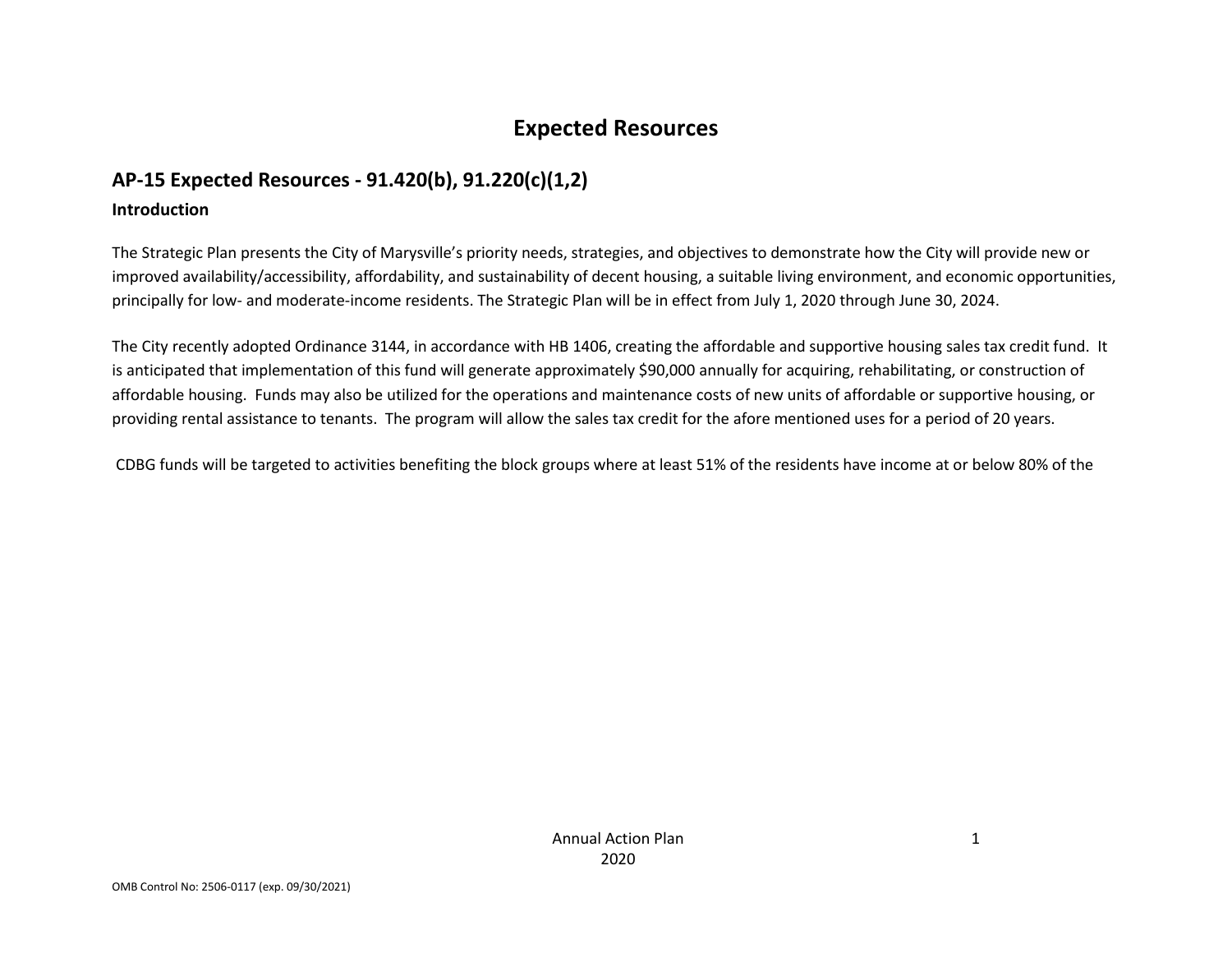median income, as defined by HUD. The investment of CDBG funds will be based on whether an activity meets all of the following criteria:

- •Meets a national objective
- •Meets a CDBG objective
- •Is an eligible activity according to CDBG entitlement program guidelines
- •Is consistent with the priorities and objectives of this plan

#### **Anticipated Resources**

| Program     | Source of           | <b>Uses of Funds</b>                                                                                                           | <b>Expected Amount Available Year 1</b> |                       |                                        |              | Expected                                                     | <b>Narrative Description</b>                                                     |
|-------------|---------------------|--------------------------------------------------------------------------------------------------------------------------------|-----------------------------------------|-----------------------|----------------------------------------|--------------|--------------------------------------------------------------|----------------------------------------------------------------------------------|
|             | <b>Funds</b>        |                                                                                                                                | Annual<br><b>Allocation:</b>            | Program<br>Income: \$ | <b>Prior Year</b><br><b>Resources:</b> | Total:<br>\$ | Amount<br><b>Available</b><br><b>Remainder</b><br>of ConPlan |                                                                                  |
| <b>CDBG</b> | public -<br>federal | Acquisition<br>Admin and<br>Planning<br>Economic<br>Development<br>Housing<br>Public<br>Improvements<br><b>Public Services</b> | 385,202                                 | 0                     | 11,025                                 | 396,227      | 1,380,000                                                    | Funds used for admin/planning,<br>housing, public facilities, public<br>services |

**Table 1 - Expected Resources – Priority Table** 

### **Explain how federal funds will leverage those additional resources (private, state and local funds), including a description of how matching requirements will be satisfied**

Federal funds the City receives through the Community Development Block Grant (CDBG) are used to leverage other federal, state, local and private resources to meet housing and community development needs. While matching funds are not currently required for eligibility for the

> Annual Action Plan2020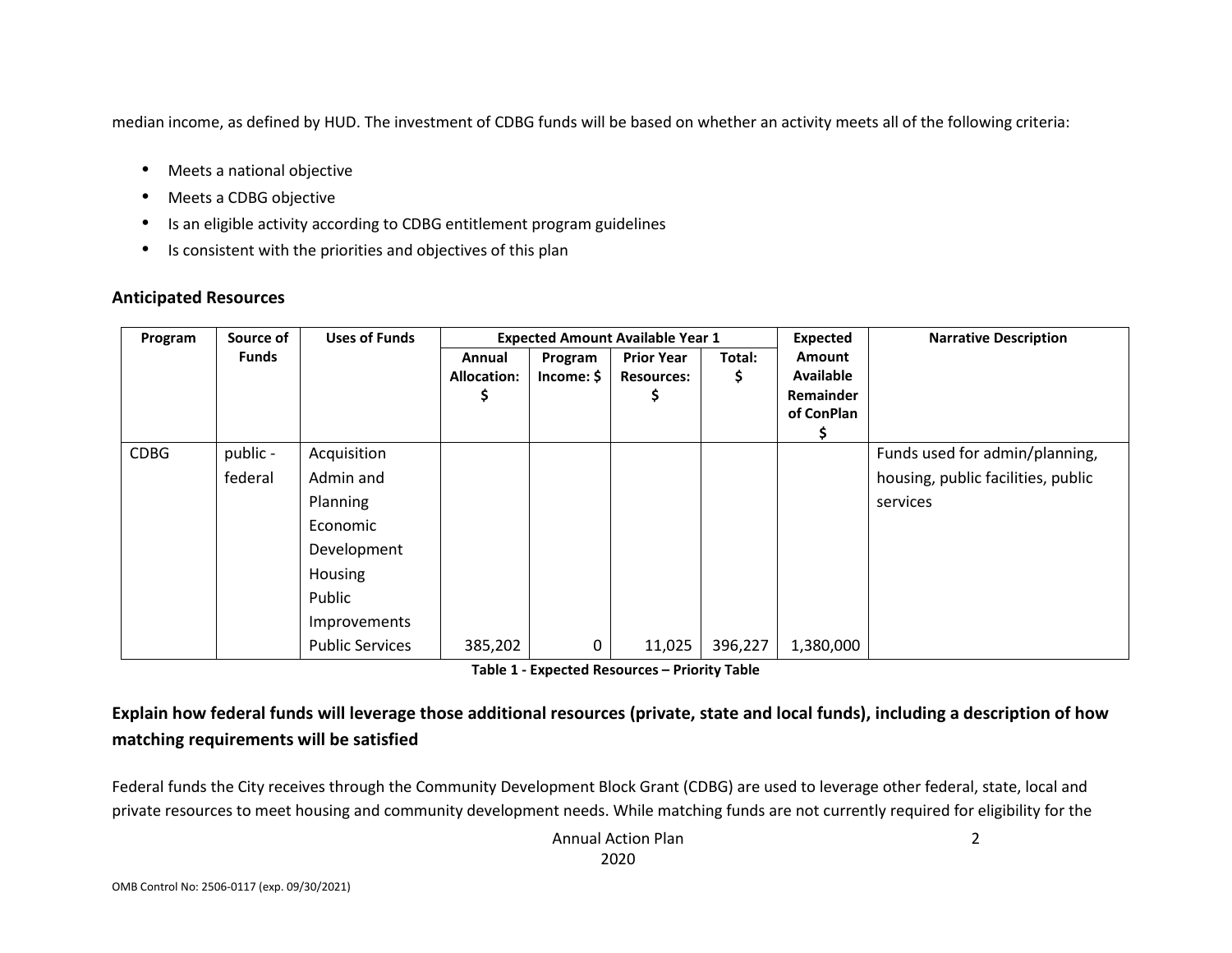City's CDBG program, the amount of leveraged funds is reviewed during application process and may play a role in selection of subrecipients. The City anticipates that most major projects will be funded primarily through non-CDBG resources. In previous years, CDBG funds have been used to fill funding gaps in projects. Data required to be collected by subrecipients may assist in securing additional resources.

**If appropriate, describe publically owned land or property located within the jurisdiction that may be used to address the needs identified in the plan** 

N/A

**Discussion**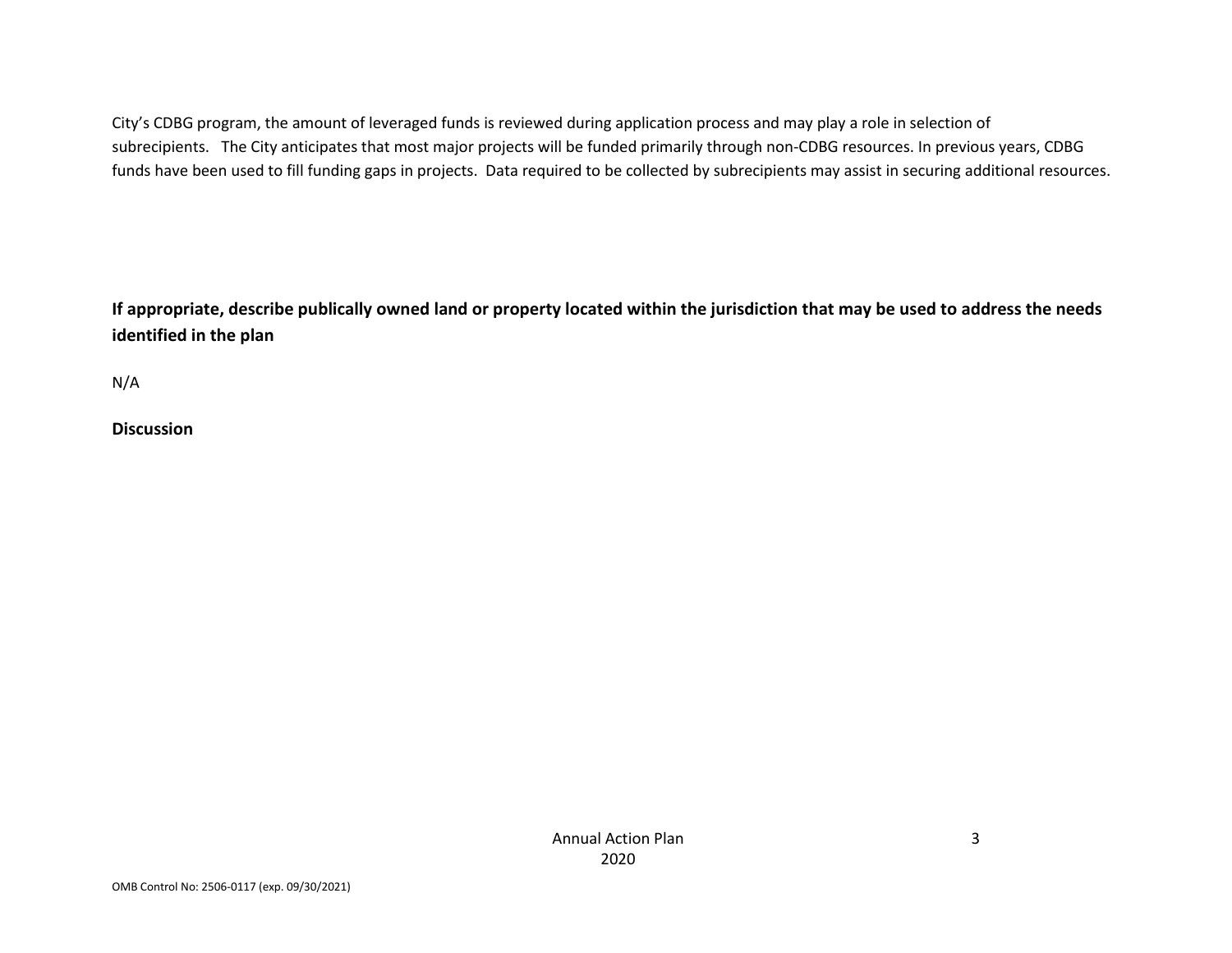# **Annual Goals and Objectives**

## **AP-20 Annual Goals and Objectives - 91.420, 91.220(c)(3)&(e)**

#### **Goals Summary Information**

| Sort           | <b>Goal Name</b>     | <b>Start</b> | End  | Category              | Geographic | <b>Needs Addressed</b> | <b>Funding</b> | <b>Goal Outcome Indicator</b>     |
|----------------|----------------------|--------------|------|-----------------------|------------|------------------------|----------------|-----------------------------------|
| Order          |                      | Year         | Year |                       | Area       |                        |                |                                   |
|                | <b>Housing</b>       | 2015         | 2019 | Affordable Housing    | City of    | Housing                | CDBG:          | <b>Homeowner Housing</b>          |
|                |                      |              |      | <b>Public Housing</b> | Marysville | Non-homeless           | \$95,000       | Rehabilitated: 105 Household      |
|                |                      |              |      | Non-Homeless          |            | <b>Special Needs</b>   |                | <b>Housing Unit</b>               |
|                |                      |              |      | <b>Special Needs</b>  |            |                        |                |                                   |
| $\overline{2}$ | Homelessness         | 2015         | 2019 | Homeless              | Downtown   | Homelessness           | CDBG:          | Homelessness Prevention: 70       |
|                |                      |              |      |                       | Marysville |                        | \$19,515       | <b>Persons Assisted</b>           |
|                |                      |              |      |                       | City of    |                        |                |                                   |
|                |                      |              |      |                       | Marysville |                        |                |                                   |
| 3              | Non-homeless         | 2015         | 2019 | Non-Homeless          | City of    | Non-homeless           | CDBG:          | Public service activities other   |
|                | <b>Special Needs</b> |              |      | <b>Special Needs</b>  | Marysville | Special Needs          | \$70,071       | than Low/Moderate Income          |
|                |                      |              |      |                       |            |                        |                | Housing Benefit: 565 Persons      |
|                |                      |              |      |                       |            |                        |                | Assisted                          |
| 4              | Community            | 2015         | 2019 | Non-Housing           | Downtown   | Non-homeless           | CDBG:          | Public Facility or Infrastructure |
|                | Development          |              |      | Community             | Marysville | <b>Special Needs</b>   | \$145,470      | Activities other than             |
|                |                      |              |      | Development           | City of    |                        |                | Low/Moderate Income Housing       |
|                |                      |              |      |                       | Marysville |                        |                | Benefit: 5000 Persons Assisted    |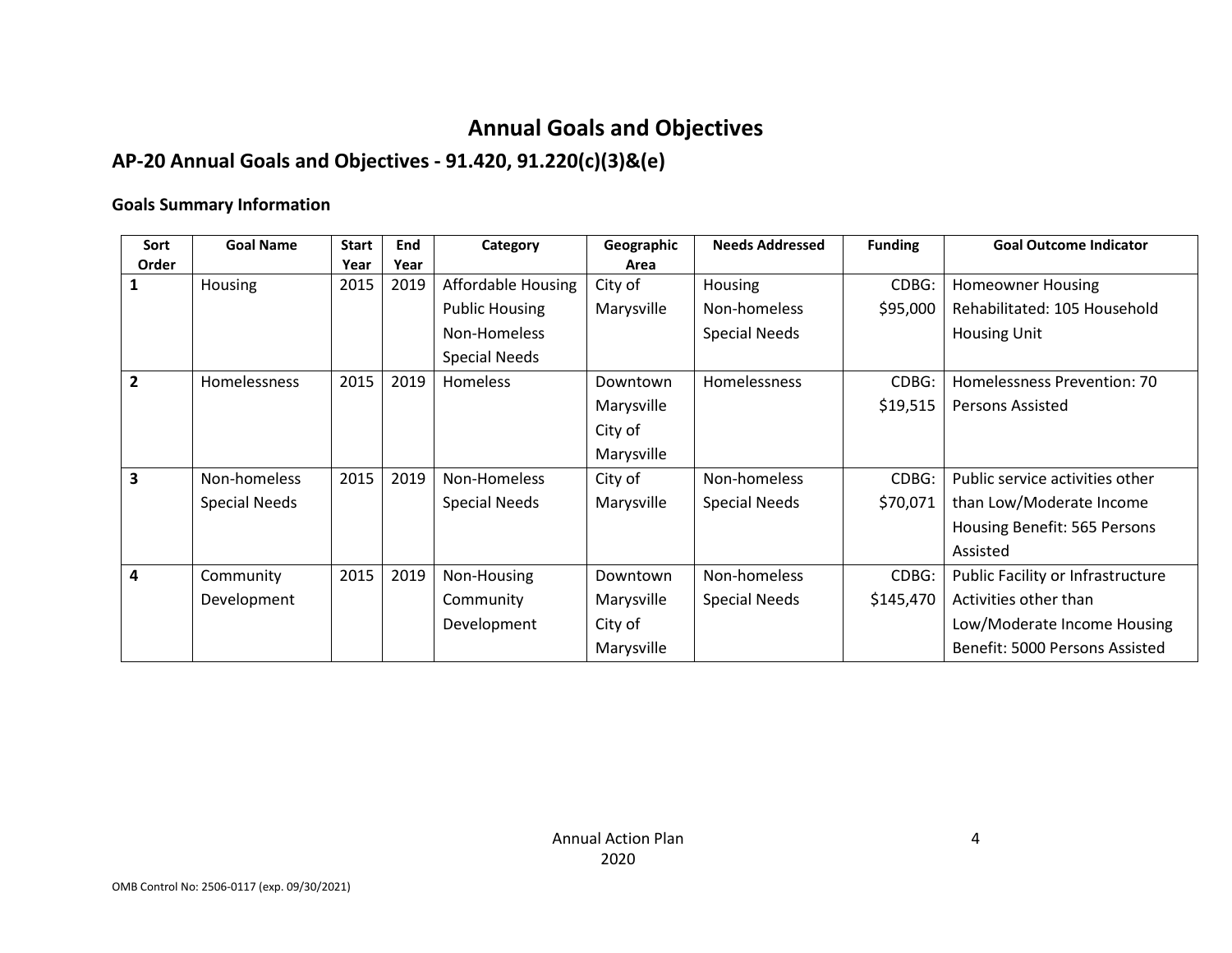| Sort  | <b>Goal Name</b> | <b>Start</b> | End  | Category       | Geographic | <b>Needs Addressed</b> | <b>Funding</b> | <b>Goal Outcome Indicator</b> |
|-------|------------------|--------------|------|----------------|------------|------------------------|----------------|-------------------------------|
| Order |                  | Year         | Year |                | Area       |                        |                |                               |
| 5     | Planning and     | 2015         | 2019 | Planning and   | City of    | Homelessness           | CDBG:          | Other: 1 Other                |
|       | Administration   |              |      | Administration | Marysville | Housing                | \$66,230       |                               |
|       |                  |              |      |                |            | Non-homeless           |                |                               |
|       |                  |              |      |                |            | <b>Special Needs</b>   |                |                               |
|       |                  |              |      |                |            | Non-housing            |                |                               |
|       |                  |              |      |                |            | Community              |                |                               |
|       |                  |              |      |                |            | Development            |                |                               |

**Table 2 – Goals Summary** 

#### **Goal Descriptions**

| Goal Name          | Housing                                                                                                                          |
|--------------------|----------------------------------------------------------------------------------------------------------------------------------|
| Goal               | Using the available CDBG funds, the City proposes assisting approximately 95 senior and special needs households with            |
| <b>Description</b> | affordable housing through activities that rehabilitate existing units, in many cases allowing them to remain in their<br>homes. |
|                    | The City will continue to support HASCO's strategy as described in the Strategic Plan.                                           |
|                    |                                                                                                                                  |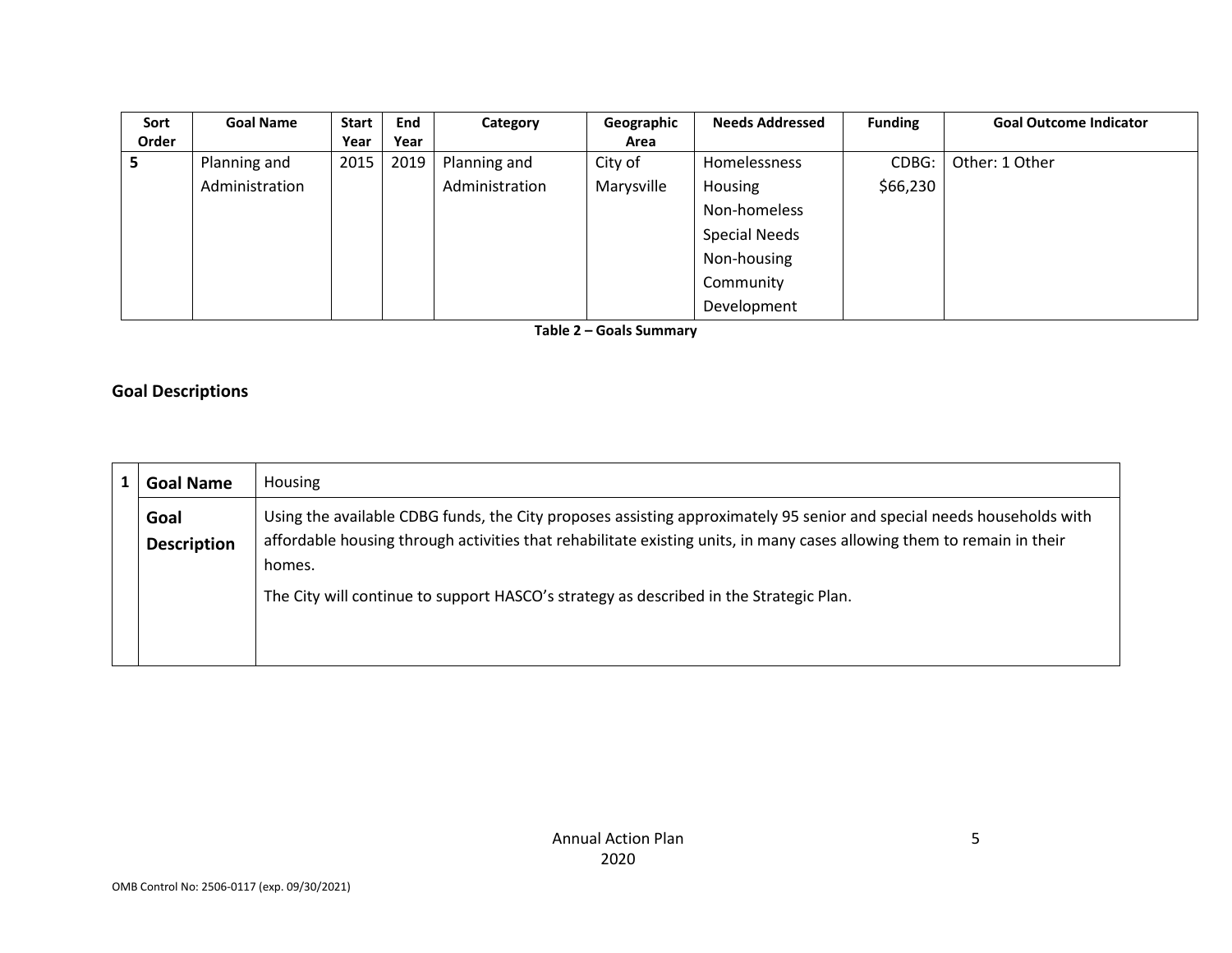| $\overline{2}$          | <b>Goal Name</b>           | Homelessness                                                                                                                                                                                                                                                                                                                                                                                                                                                                                                                                                                                           |
|-------------------------|----------------------------|--------------------------------------------------------------------------------------------------------------------------------------------------------------------------------------------------------------------------------------------------------------------------------------------------------------------------------------------------------------------------------------------------------------------------------------------------------------------------------------------------------------------------------------------------------------------------------------------------------|
|                         | Goal<br><b>Description</b> | <p align="LEFT">Provide affordable housing and comprehensive services to individuals and families experiencing or at-<br/>risk of homelessness. Support the implementation of housing for homeless which could include a wide range of housing:<br/>shelter, transitional housing, and housing first units to provide a safe place to stay along with services. The goal is to assist<br/>homeless in transitioning from shelter to permanent housing and self-sufficiency. This would include addressing the<br/>needs related to homelessness. </p>                                                  |
| $\overline{\mathbf{3}}$ | <b>Goal Name</b>           | Non-homeless Special Needs                                                                                                                                                                                                                                                                                                                                                                                                                                                                                                                                                                             |
|                         | Goal<br><b>Description</b> | Provide services to low income seniors and disabled adults allowing them to preserve their independence and provide a<br>safe living environment. Services include meal service delivery, which allows low-income seniors citizens and person with<br>disabilities to retain their independence and remain in their homes. Services also include food security programs for<br>homeless and low-income students. Rental and food assistance will be provided to those directly affected by the COVID-<br>19 virus.                                                                                     |
| 4                       | <b>Goal Name</b>           | <b>Community Development</b>                                                                                                                                                                                                                                                                                                                                                                                                                                                                                                                                                                           |
|                         | Goal<br><b>Description</b> | Using the available CDBG funds, the City proposes assisting individuals by promoting a suitable living environment,<br>dignity, self-sufficiency, and economic advancement for low- and moderate-income persons. Funds will also be used to<br>improve the safety and livability of low- and moderate-income neighborhoods by addressing service gaps in public<br>facilities and infrastructure. Funds provide support for the establishment, stabilization, and expansion of small<br>businesses (including micro-businesses) that are owned by and/or benefit low- and moderate-income individuals. |
| 5                       | <b>Goal Name</b>           | Planning and Administration                                                                                                                                                                                                                                                                                                                                                                                                                                                                                                                                                                            |
|                         | Goal<br><b>Description</b> | Planning and administration funds will support management, oversight, and coordination of the CDBG grant program,<br>which includes activities such as development of the Consolidated Plan and Annual Action Plans; facilitating the citizen<br>participation process; and selection, monitoring, evaluating, and reporting for CDBG projects and activities.                                                                                                                                                                                                                                         |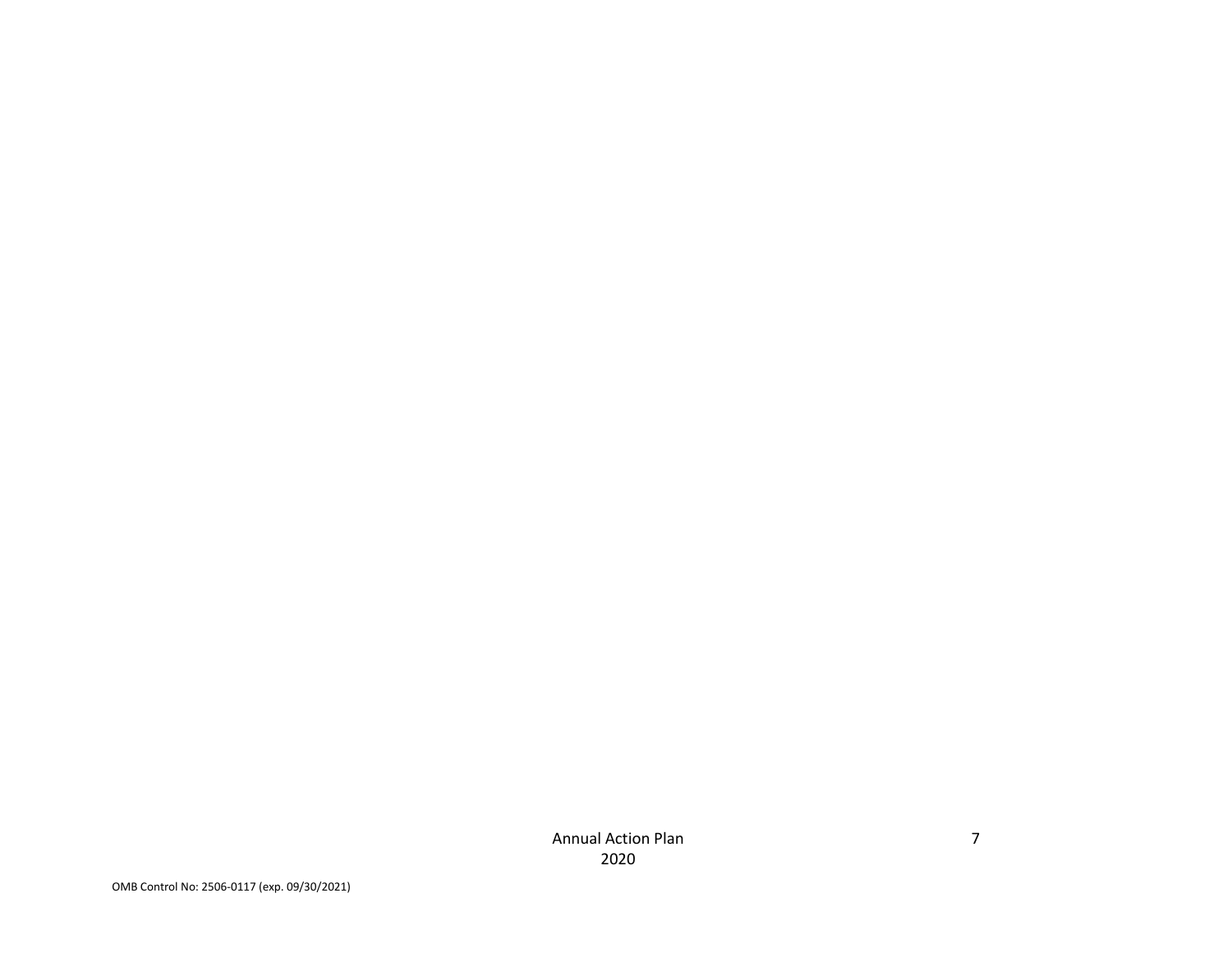## **AP-35 Projects - 91.420, 91.220(d)**

#### **Introduction**

The City of Marysville anticipates is will receive \$385,202 in federal funding for the 2020 program year under the CDBG program. An additional \$32,124.15 of unexpended prior program years is also available. The City anticipates that these funds will help leverage funding from other public and private resources.

Capital projects will include activities related to housing, rehabilitation, public facilities, homeless housing, and infrastructure. Public services will include services that meet the needs of homeless and special needs populations, specifically seniors, persons with disabilities, and those with food insecurity and those directly impacted by the COVID-19 Pandemic. Planning and administration funds will support management, oversight, and coordination of the CDBG grant program, which includes activities such as development of the Consolidated Plan and Annual Action Plans; facilitating the citizen participation process; and selection, monitoring, evaluating, and reporting for CDBG projects and activities.

| #              | <b>Project Name</b>                               |
|----------------|---------------------------------------------------|
| 1              | PY2021 - CDBG Planning and Administration         |
| $\mathfrak{p}$ | PY2020 - Non-homeless Special Needs               |
| 3              | PY2021 - Affordable Housing                       |
| 4              | PY2021 - Homeless Housing and Supportive Services |
| 5              | PY2021 - Public Facilities                        |

**Table 3 – Project Information** 

#### **Describe the reasons for allocation priorities and any obstacles to addressing underserved needs**

Assistance will be primarily directed to the City's areas with a majority of low- and moderate-income residents and concentrations of racial and ethnic diversity, as identified in the 2020-2024 Consolidated Plan.

Allocation priorities and investments for the 2020 program year were informed by the priority needs identified in the citizen and consultation processes and general research, as well as the potential for providing the greatest benefit, considering the limited amount of funding available, while meeting CDBG Program requirements.

The greatest obstacle to meeting underserved needs is expected to be the availability of adequate financial resources to keep pace with demand, particularly related to affordable housing and services for the growing senior population, persons with disabilities, victims of domestic violence, and homeless persons with mental health and chemical dependency issues.

The effect of the COVID-19 Pandemic is difficult to determine at this time. The pandemic will likely

Annual Action Plan 2020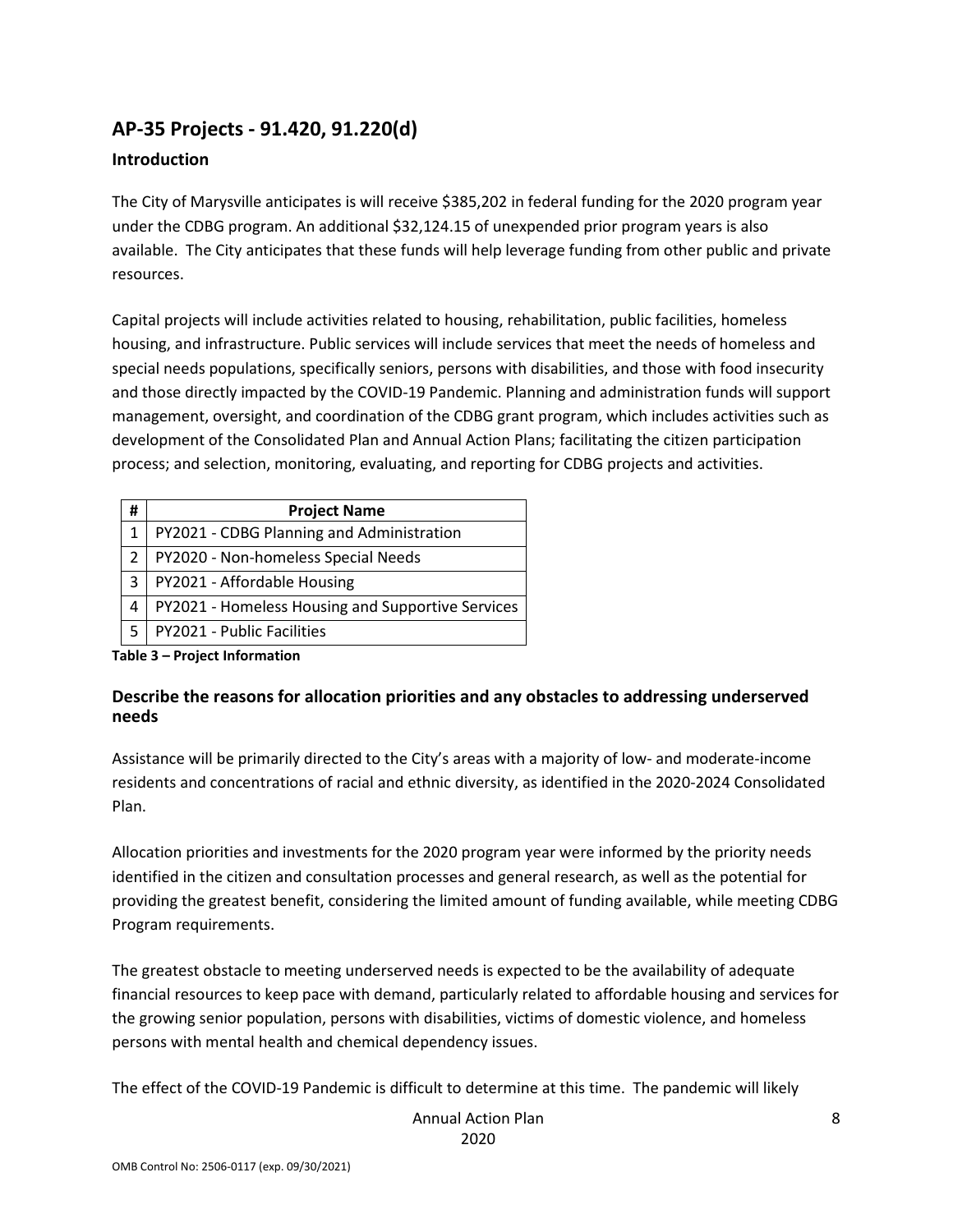result in greater demand for public services as the number of cases increase and the economic impact continues to grow.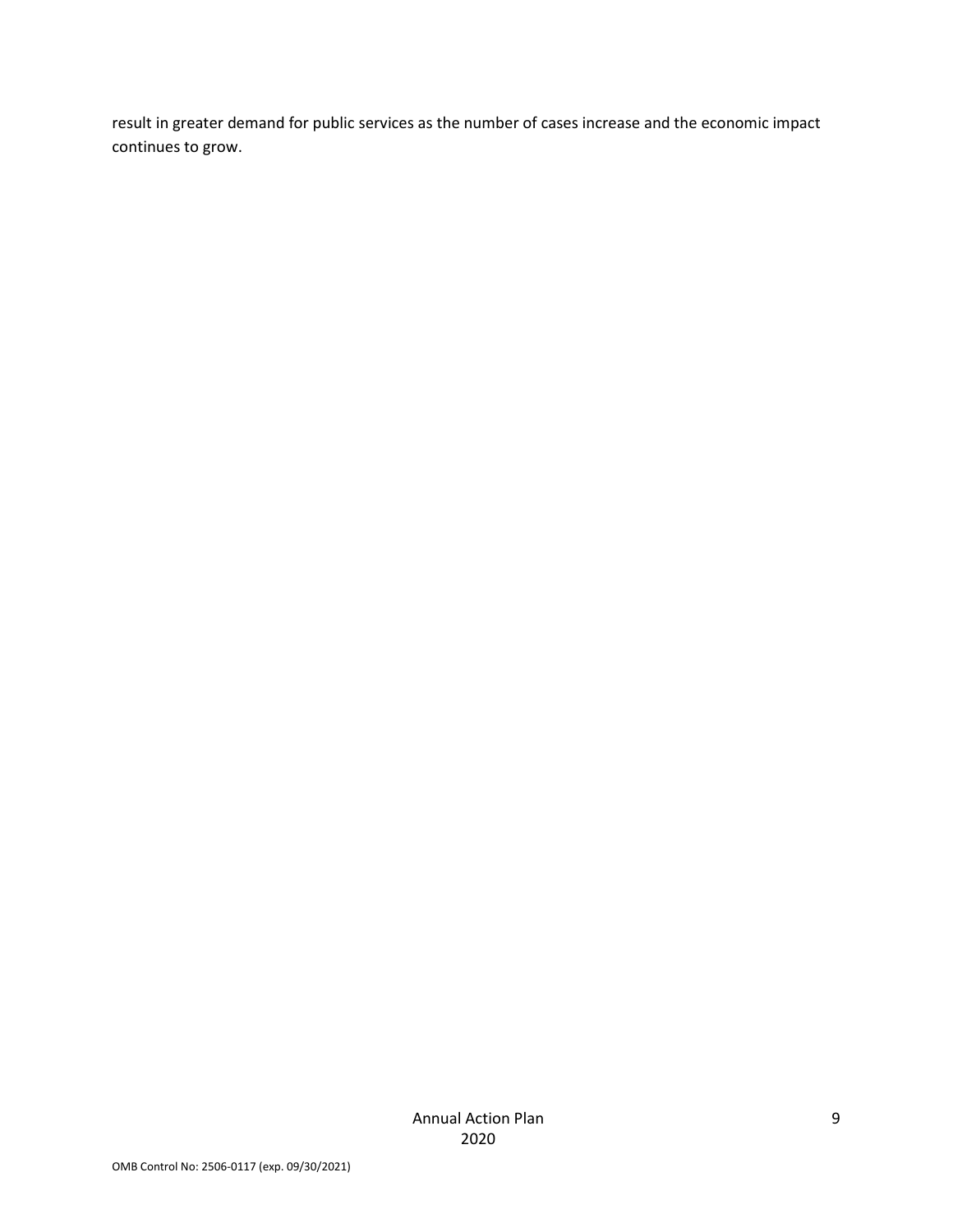## **AP-38 Project Summary**

**Project Summary Information**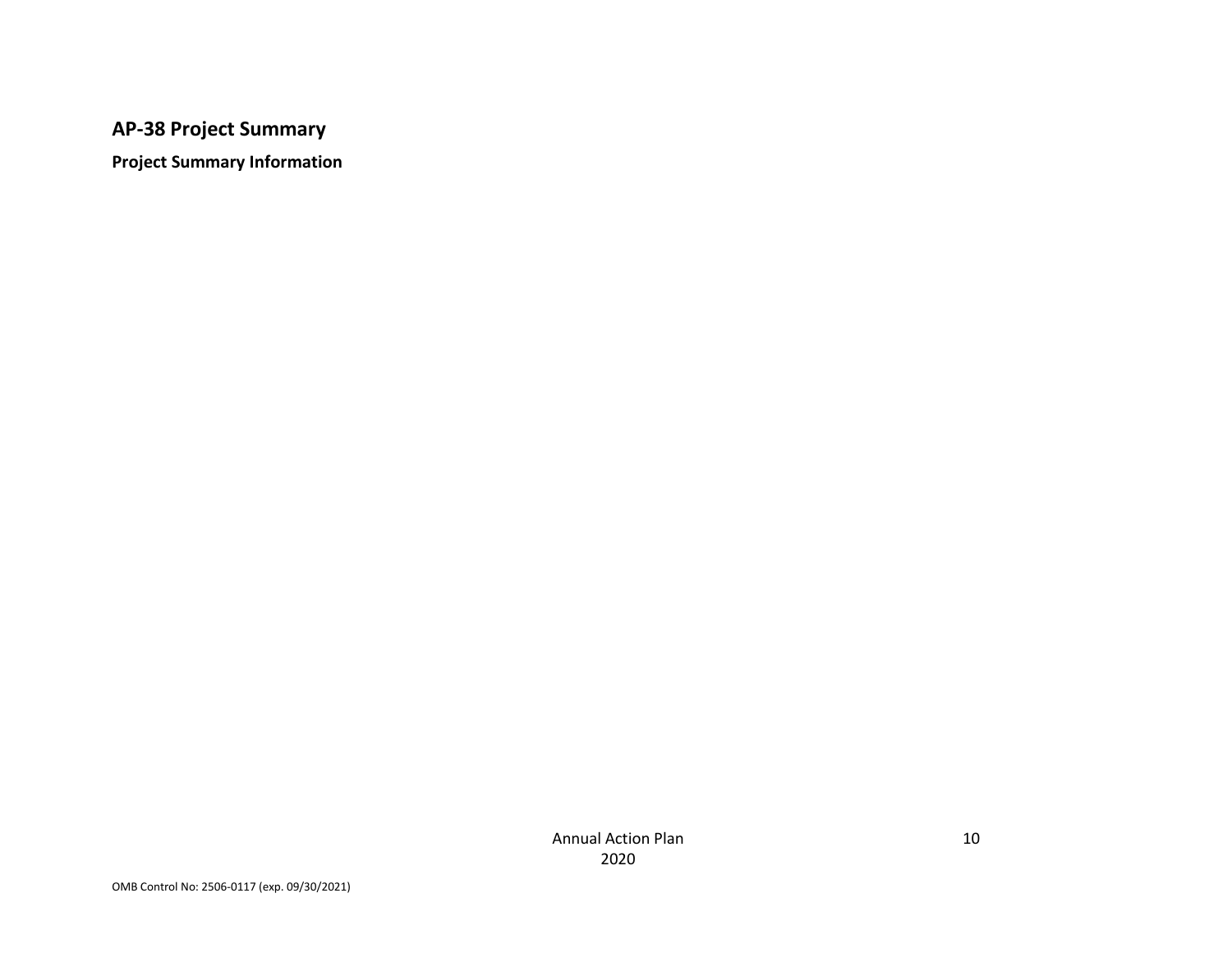| $\mathbf{1}$   | <b>Project Name</b>                                                                                     | PY2021 - CDBG Planning and Administration                                                                                                                                                                                                                                                                                                                                                                                                                                                                                                                                                                                                                                                                                                                                                                                                                                                   |
|----------------|---------------------------------------------------------------------------------------------------------|---------------------------------------------------------------------------------------------------------------------------------------------------------------------------------------------------------------------------------------------------------------------------------------------------------------------------------------------------------------------------------------------------------------------------------------------------------------------------------------------------------------------------------------------------------------------------------------------------------------------------------------------------------------------------------------------------------------------------------------------------------------------------------------------------------------------------------------------------------------------------------------------|
|                | <b>Target Area</b>                                                                                      |                                                                                                                                                                                                                                                                                                                                                                                                                                                                                                                                                                                                                                                                                                                                                                                                                                                                                             |
|                | <b>Goals Supported</b>                                                                                  | Planning and Administration                                                                                                                                                                                                                                                                                                                                                                                                                                                                                                                                                                                                                                                                                                                                                                                                                                                                 |
|                | <b>Needs Addressed</b>                                                                                  |                                                                                                                                                                                                                                                                                                                                                                                                                                                                                                                                                                                                                                                                                                                                                                                                                                                                                             |
|                | <b>Funding</b>                                                                                          | CDBG: \$66,230                                                                                                                                                                                                                                                                                                                                                                                                                                                                                                                                                                                                                                                                                                                                                                                                                                                                              |
|                | <b>Description</b>                                                                                      | Provides support for planning and administration of CDBG Program, an<br>eligible activity, and meets a National Objective as program<br>Administrative Costs.                                                                                                                                                                                                                                                                                                                                                                                                                                                                                                                                                                                                                                                                                                                               |
|                | <b>Target Date</b>                                                                                      | 6/30/2021                                                                                                                                                                                                                                                                                                                                                                                                                                                                                                                                                                                                                                                                                                                                                                                                                                                                                   |
|                | <b>Estimate the number</b><br>and type of families<br>that will benefit from<br>the proposed activities |                                                                                                                                                                                                                                                                                                                                                                                                                                                                                                                                                                                                                                                                                                                                                                                                                                                                                             |
|                | <b>Location Description</b>                                                                             | The Marysville Planning Department Administers the CDBG Program<br>and is located at 80 Columbia Avenue in Marysville.                                                                                                                                                                                                                                                                                                                                                                                                                                                                                                                                                                                                                                                                                                                                                                      |
|                | <b>Planned Activities</b>                                                                               | Provide support for planning and administration of the CDBG program.                                                                                                                                                                                                                                                                                                                                                                                                                                                                                                                                                                                                                                                                                                                                                                                                                        |
| $\overline{2}$ | <b>Project Name</b>                                                                                     | PY2020 - Non-homeless Special Needs                                                                                                                                                                                                                                                                                                                                                                                                                                                                                                                                                                                                                                                                                                                                                                                                                                                         |
|                | <b>Target Area</b>                                                                                      | Downtown Marysville<br>City of Marysville                                                                                                                                                                                                                                                                                                                                                                                                                                                                                                                                                                                                                                                                                                                                                                                                                                                   |
|                | <b>Goals Supported</b>                                                                                  | Non-homeless Special Needs                                                                                                                                                                                                                                                                                                                                                                                                                                                                                                                                                                                                                                                                                                                                                                                                                                                                  |
|                | <b>Needs Addressed</b>                                                                                  | Non-homeless Special Needs                                                                                                                                                                                                                                                                                                                                                                                                                                                                                                                                                                                                                                                                                                                                                                                                                                                                  |
|                | <b>Funding</b>                                                                                          | CDBG: \$70,071                                                                                                                                                                                                                                                                                                                                                                                                                                                                                                                                                                                                                                                                                                                                                                                                                                                                              |
|                | <b>Description</b>                                                                                      | Provide services and assistance to elderly and functionally disabled<br>adults at risk of losing their independence or becoming homeless.<br>Provide food security for low-income senior citizens, disabled adults,<br>and low-income school children. Provide rental and food assistance to<br>those negatively impacted by the COVID-19 Pandemic. Homage Senior<br>Services was awarded \$19,400 for the Meals on Wheels program; and<br>Marysville Community Food Bank was awarded \$24,707 for the Food for<br>Thought Backpack program providing meals for low-income students.<br>Seattle Goodwill will receive \$32,971 to provide rental assistance and<br>food services to those negatively impacted by the COVID-19 pandemic.<br>The activities in this project are public services, senior citizen services,<br>and meet the National Objective of L/M Income Limited Clientele. |
|                | <b>Target Date</b>                                                                                      | 6/30/2021                                                                                                                                                                                                                                                                                                                                                                                                                                                                                                                                                                                                                                                                                                                                                                                                                                                                                   |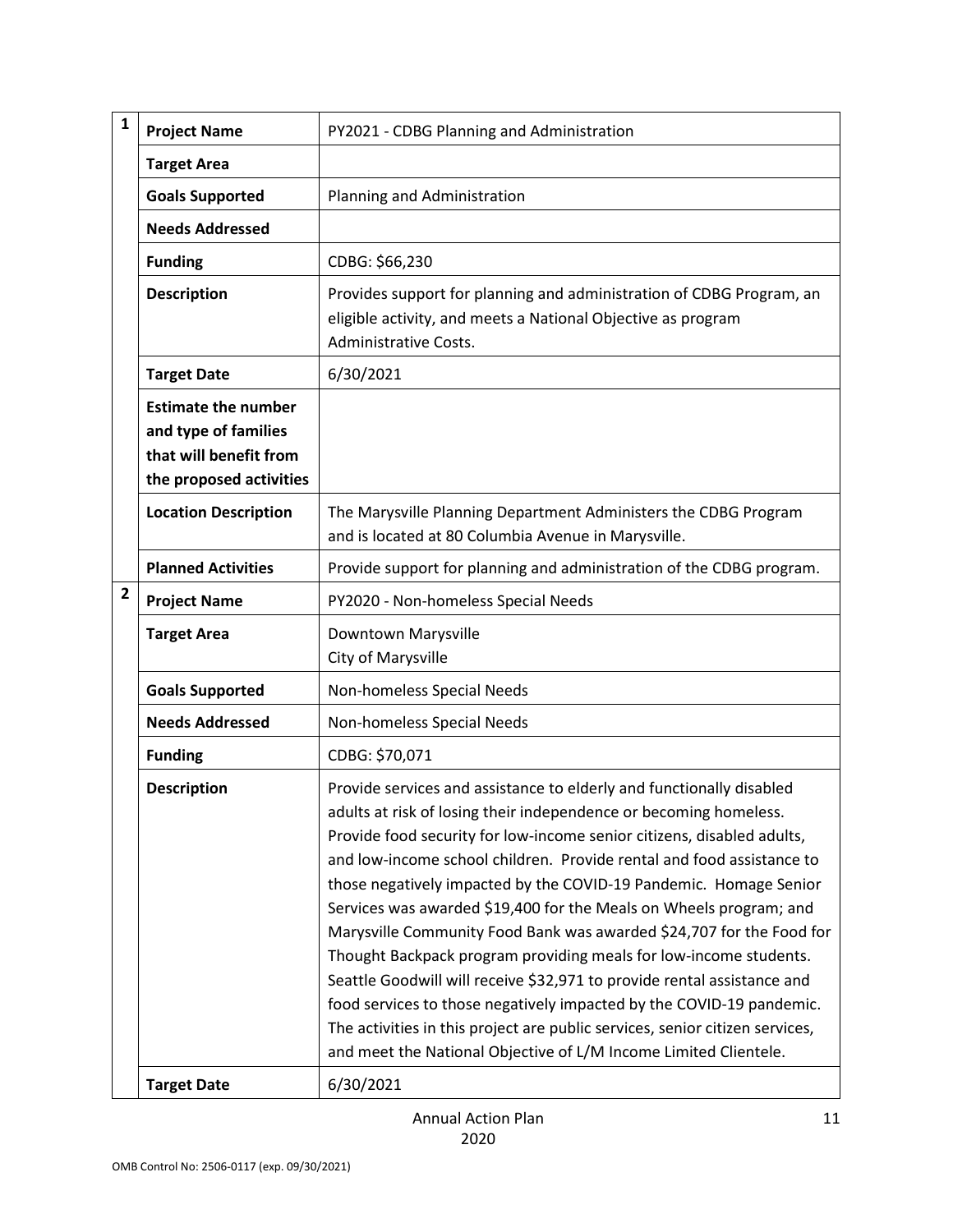|                         | <b>Estimate the number</b><br>and type of families<br>that will benefit from<br>the proposed activities | Individuals and families benefitting will largely be senior citizens and<br>low income disabled adults. Due to the increase in need for assistance<br>because of unemployment related to COVID-19, it is difficult to estimate<br>the numbers that will be served. The need for services is<br>unprecedented at this time, and agencies are deriving new ways to<br>serve.                       |
|-------------------------|---------------------------------------------------------------------------------------------------------|--------------------------------------------------------------------------------------------------------------------------------------------------------------------------------------------------------------------------------------------------------------------------------------------------------------------------------------------------------------------------------------------------|
|                         | <b>Location Description</b>                                                                             | City-wide.                                                                                                                                                                                                                                                                                                                                                                                       |
|                         |                                                                                                         | Homage Senior Services provides a meals on wheels program. The<br>offices are located 11627 Airport Road, Suite B in Everett. The program<br>serves eligible residents City wide.                                                                                                                                                                                                                |
|                         |                                                                                                         | Seattle Goodwill serves eligible residents City wide.                                                                                                                                                                                                                                                                                                                                            |
|                         |                                                                                                         | The Marysville Community Food Bank, located at 4150 88th Street NE in<br>Marysville. The Food for Thought Backpack Program provides meals for<br>low-income students at all schools within Marysville City limits.                                                                                                                                                                               |
|                         | <b>Planned Activities</b>                                                                               |                                                                                                                                                                                                                                                                                                                                                                                                  |
|                         |                                                                                                         | Activities include assisting with food insecurites by providing meals to<br>low-income senior citizens and disabled adults as well as providing<br>meals to school children. Food insecurities will also be addressed by<br>Seattle Goodwill. Rental assistance will be provided to low-income<br>families negatively impacted by the COVID-19 Pandemic due to loss of<br>income and employment. |
| $\overline{\mathbf{3}}$ | <b>Project Name</b>                                                                                     | PY2021 - Affordable Housing                                                                                                                                                                                                                                                                                                                                                                      |
|                         | <b>Target Area</b>                                                                                      | Downtown Marysville<br>City of Marysville                                                                                                                                                                                                                                                                                                                                                        |
|                         | <b>Goals Supported</b>                                                                                  | Housing<br>Non-homeless Special Needs                                                                                                                                                                                                                                                                                                                                                            |
|                         | <b>Needs Addressed</b>                                                                                  | Housing<br>Non-homeless Special Needs                                                                                                                                                                                                                                                                                                                                                            |
|                         | <b>Funding</b>                                                                                          | CDBG: \$95,000                                                                                                                                                                                                                                                                                                                                                                                   |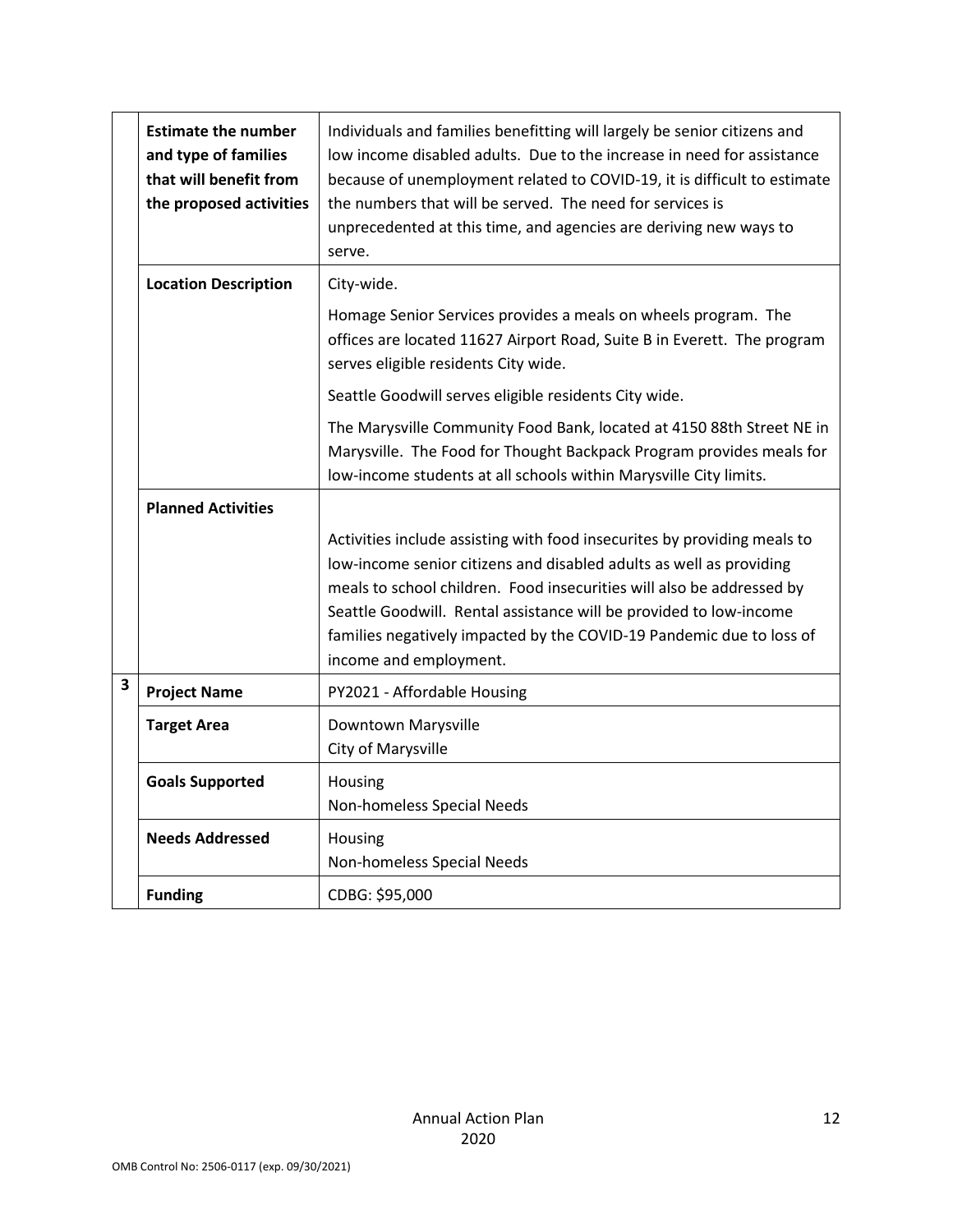|   | <b>Description</b>                                                                                      | Provide assistance for improving the safety and accessibility of housing<br>units that benefit low-income seniors and persons with physical or<br>developmental disabilities. The activity meets the L/M Income Limited<br>Clientele National Objective as clients must be low-income senior<br>citizens or disabled adults in order to qualify for the program. Homage<br>Senior Services was awarded \$100,000 for the Minor Home Repair<br>program that allows low-income seniors and disabled adults to remain<br>safely in their homes and retain independence. It assists in improving<br>the quality and safety of lower income housing. |
|---|---------------------------------------------------------------------------------------------------------|-------------------------------------------------------------------------------------------------------------------------------------------------------------------------------------------------------------------------------------------------------------------------------------------------------------------------------------------------------------------------------------------------------------------------------------------------------------------------------------------------------------------------------------------------------------------------------------------------------------------------------------------------|
|   | <b>Target Date</b>                                                                                      | 6/30/2021                                                                                                                                                                                                                                                                                                                                                                                                                                                                                                                                                                                                                                       |
|   | <b>Estimate the number</b><br>and type of families<br>that will benefit from<br>the proposed activities | Approximately 65 households will benefit from the proposed activities.                                                                                                                                                                                                                                                                                                                                                                                                                                                                                                                                                                          |
|   | <b>Location Description</b>                                                                             | Homage Senior Services provides a Minor Home Repair program to<br>eligible residents city-wide. Their offices are located at 11627 Airport<br>Road, Suite B in Everett.                                                                                                                                                                                                                                                                                                                                                                                                                                                                         |
|   | <b>Planned Activities</b>                                                                               | Provide assistance for improving the safety and accessibility of housing<br>units that benefit low-income seniors and persons with physical or<br>developmental disabilities.<br>CDBG funds assist with Salaries/Wages, operating costs, and<br>repairs/maintenance for the program. Clients may be referred to<br>Homage or contact them directly to apply for the repairs. The program<br>provides minor home repair to low-income senior and disabled adults                                                                                                                                                                                 |
|   |                                                                                                         | such as safety equipment installation, accessibility renovations,<br>plumbing repairs, and other minor household repairs allowing<br>individuals to remain safely in their homes and retain independence.                                                                                                                                                                                                                                                                                                                                                                                                                                       |
| 4 | <b>Project Name</b>                                                                                     | PY2021 - Homeless Housing and Supportive Services                                                                                                                                                                                                                                                                                                                                                                                                                                                                                                                                                                                               |
|   | <b>Target Area</b>                                                                                      | Downtown Marysville                                                                                                                                                                                                                                                                                                                                                                                                                                                                                                                                                                                                                             |
|   | <b>Goals Supported</b>                                                                                  | Housing<br>Homelessness                                                                                                                                                                                                                                                                                                                                                                                                                                                                                                                                                                                                                         |
|   | <b>Needs Addressed</b>                                                                                  | Housing<br>Homelessness                                                                                                                                                                                                                                                                                                                                                                                                                                                                                                                                                                                                                         |
|   | <b>Funding</b>                                                                                          | CDBG: \$19,515                                                                                                                                                                                                                                                                                                                                                                                                                                                                                                                                                                                                                                  |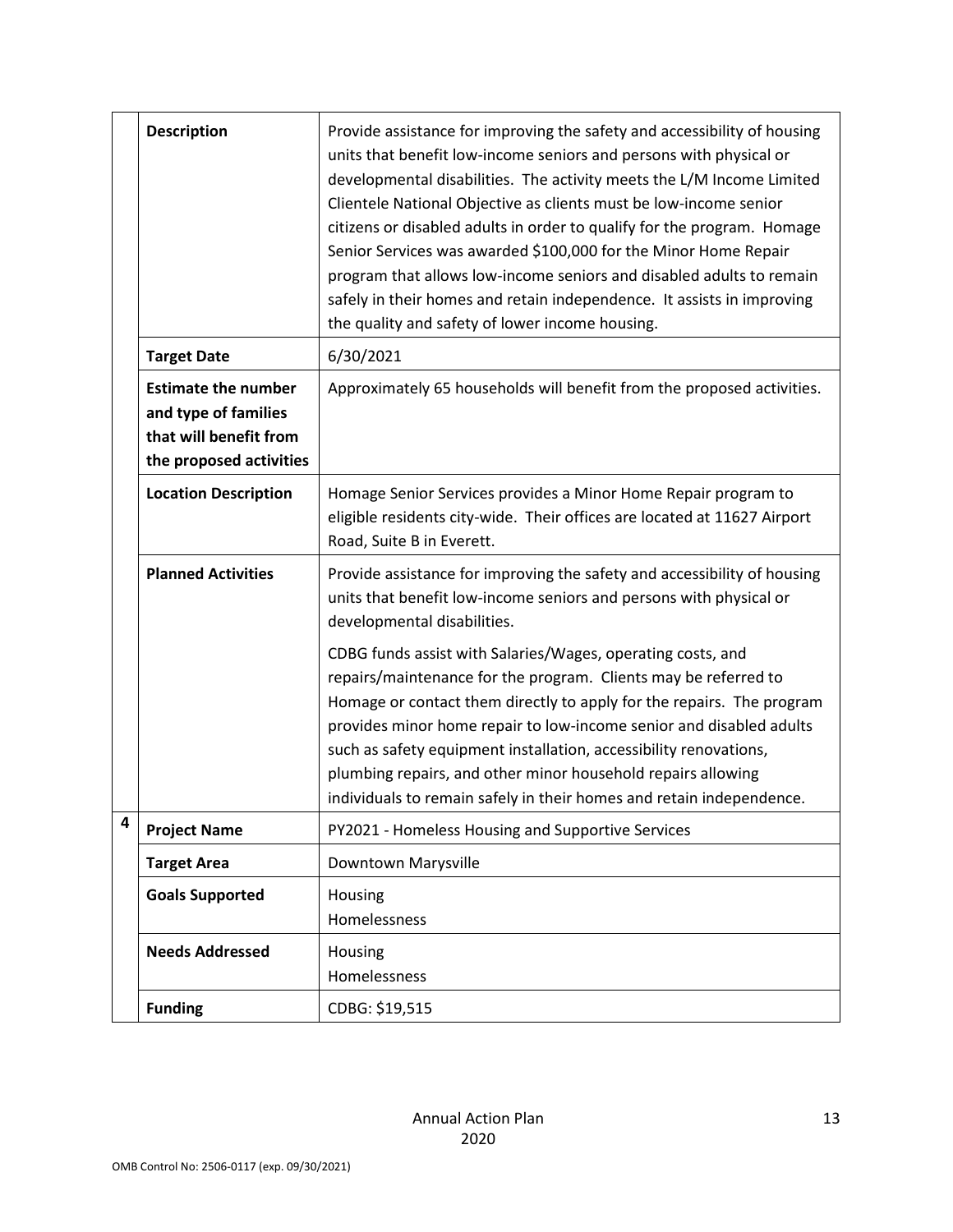|   | <b>Description</b>                                                                                      | Assist homeless persons in the transition to self-sufficiency by<br>supporting transitional, permanent supportive, and permanent<br>affordable housing and related services, giving priority to families. The<br>activity is an eligible public service that provides life skills training and<br>supportive services to homeless or at risk of homelessness individuals<br>and families, meeting the L/M Income Limited Clientele National<br>Objective. |
|---|---------------------------------------------------------------------------------------------------------|-----------------------------------------------------------------------------------------------------------------------------------------------------------------------------------------------------------------------------------------------------------------------------------------------------------------------------------------------------------------------------------------------------------------------------------------------------------|
|   | <b>Target Date</b>                                                                                      | 6/30/2021                                                                                                                                                                                                                                                                                                                                                                                                                                                 |
|   | <b>Estimate the number</b><br>and type of families<br>that will benefit from<br>the proposed activities | Approximately 20 families are served by Housing Hope at the<br>Beachwood apartments.                                                                                                                                                                                                                                                                                                                                                                      |
|   | <b>Location Description</b>                                                                             | Beachwood Apartments and supportive services are operated by<br>Housing Hope at 1017/1031 Beach Avenue in Marysville.                                                                                                                                                                                                                                                                                                                                     |
|   | <b>Planned Activities</b>                                                                               | Services include Homeless Family Services, adult education and<br>employment training, life skills training, child development services and<br>supported access to community services such as public benefits, mental<br>health and substance abuse treatment. The project will serve 20<br>families (75 individuals), living at the Beachwood Apartment complex.                                                                                         |
| 5 | <b>Project Name</b>                                                                                     | PY2021 - Public Facilities                                                                                                                                                                                                                                                                                                                                                                                                                                |
|   | <b>Target Area</b>                                                                                      | Downtown Marysville                                                                                                                                                                                                                                                                                                                                                                                                                                       |
|   | <b>Goals Supported</b>                                                                                  | <b>Community Development</b>                                                                                                                                                                                                                                                                                                                                                                                                                              |
|   | <b>Needs Addressed</b>                                                                                  | Non-housing Community Development                                                                                                                                                                                                                                                                                                                                                                                                                         |
|   | <b>Funding</b>                                                                                          | CDBG: \$145,411                                                                                                                                                                                                                                                                                                                                                                                                                                           |
|   | <b>Description</b>                                                                                      | Improve the safety and livability of low- and moderate-income<br>neighborhoods by increasing access to quality public and private<br>facilities in low- and moderate-income areas by providing funds for<br>rehabilitation and addressing gaps in infrastructure.                                                                                                                                                                                         |
|   | <b>Target Date</b>                                                                                      | 6/30/2021                                                                                                                                                                                                                                                                                                                                                                                                                                                 |
|   | <b>Estimate the number</b><br>and type of families<br>that will benefit from<br>the proposed activities | It is difficult to estimate the number of families that will utilize the<br>renovated park facility, though it is anticipated approximately 2,500<br>users a year. Approximately 600 families are anticipated to utilize the<br>renovated Boys & Girls Club. Both facilities are located in a low-<br>moderat income tract.                                                                                                                               |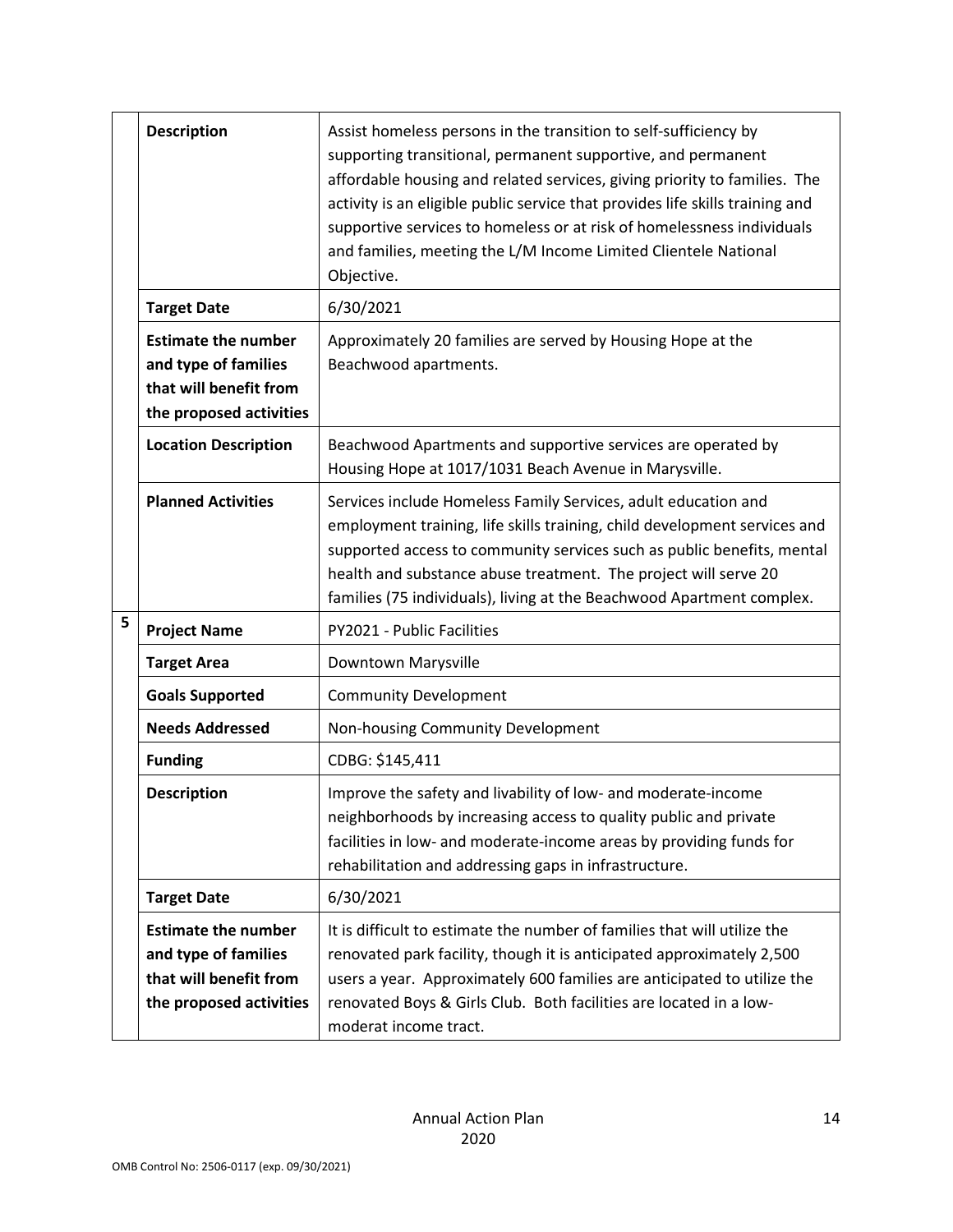| <b>Location Description</b> | Marysville Boys & Girls Club is located at 1010 Beach Avenue, and<br>serves children city-wide. Cedar Field is located adjacent to the Boys &<br>Girls Club at 1001 Cedar Avenue.                                                                                                                                                                                                                                                                                         |
|-----------------------------|---------------------------------------------------------------------------------------------------------------------------------------------------------------------------------------------------------------------------------------------------------------------------------------------------------------------------------------------------------------------------------------------------------------------------------------------------------------------------|
| <b>Planned Activities</b>   | Boys & Girls Club will be upgrading roof/flashing creating efficiencies in<br>the facility while offering a safer a more comfortable environment for<br>the users of the club. Funding for the Cedar Park Field will be used<br>towards construction of a new playground and safter surface for users<br>of this park that has been a part of Marysville's history. Boys & Girls<br>Club will receive \$62,900 for the capital upgrads, and Cedar Field Park<br>\$82,570. |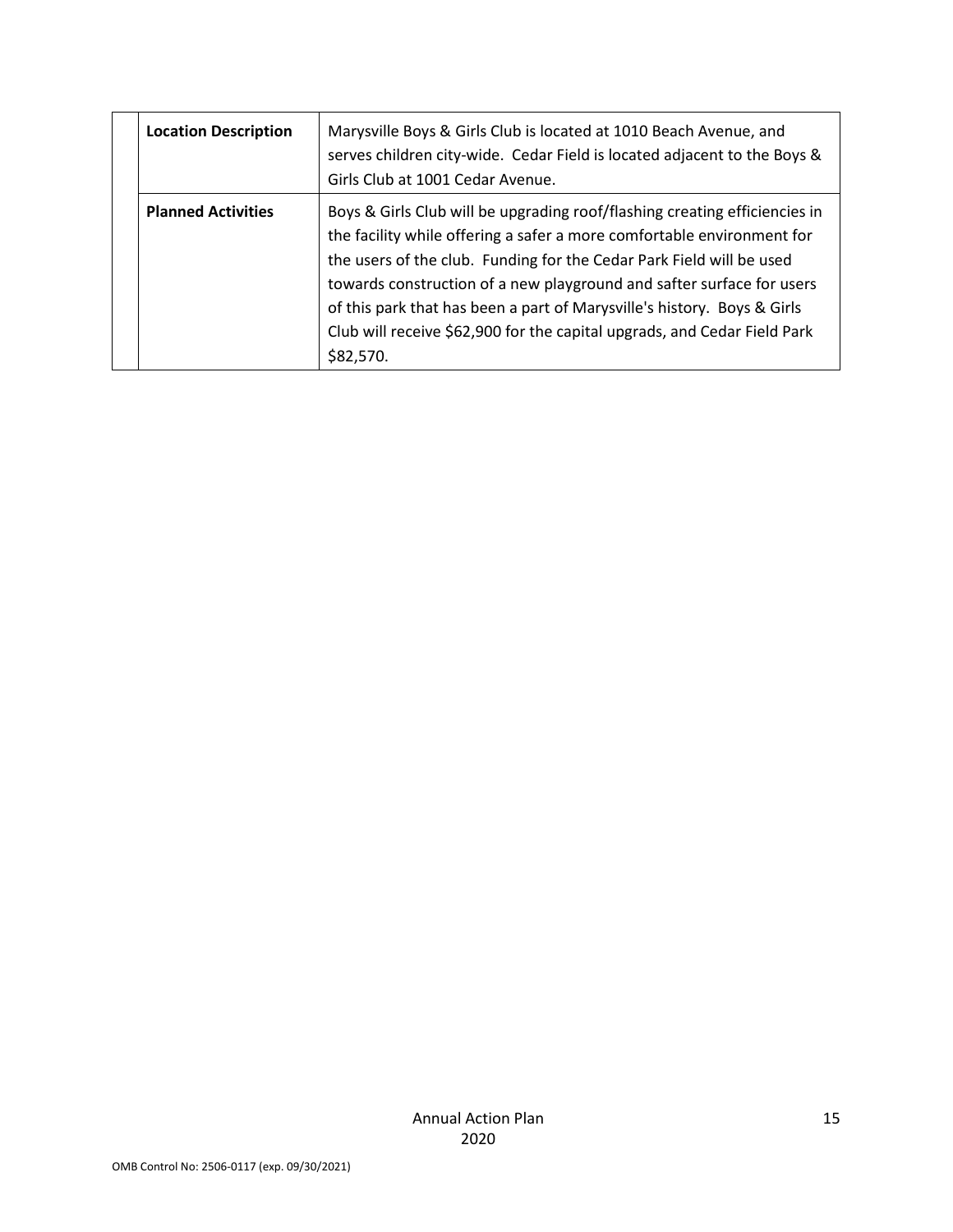## **AP-50 Geographic Distribution - 91.420, 91.220(f)**

### **Description of the geographic areas of the entitlement (including areas of low-income and minority concentration) where assistance will be directed**

Thirty six percent of PY2020 funds will be directed to infrastructure and public services in the downtown area, including upgrades to the Boys & Girls Club as well as Cedar Field. The remaining funds are not directed to any specific target area, but are utilized city-wide.

#### **Geographic Distribution**

| <b>Target Area</b>  | <b>Percentage of Funds</b> |
|---------------------|----------------------------|
| Downtown Marysville | 36                         |
| City of Marysville  | 64                         |

**Table 4 - Geographic Distribution** 

#### **Rationale for the priorities for allocating investments geographically**

The projects that have been targeted in specific neighborhoods/tracts reflect the priority to encourage activities to locate where they are most effective and efficient. The downtown area is predominantly low-moderate income.

**Discussion**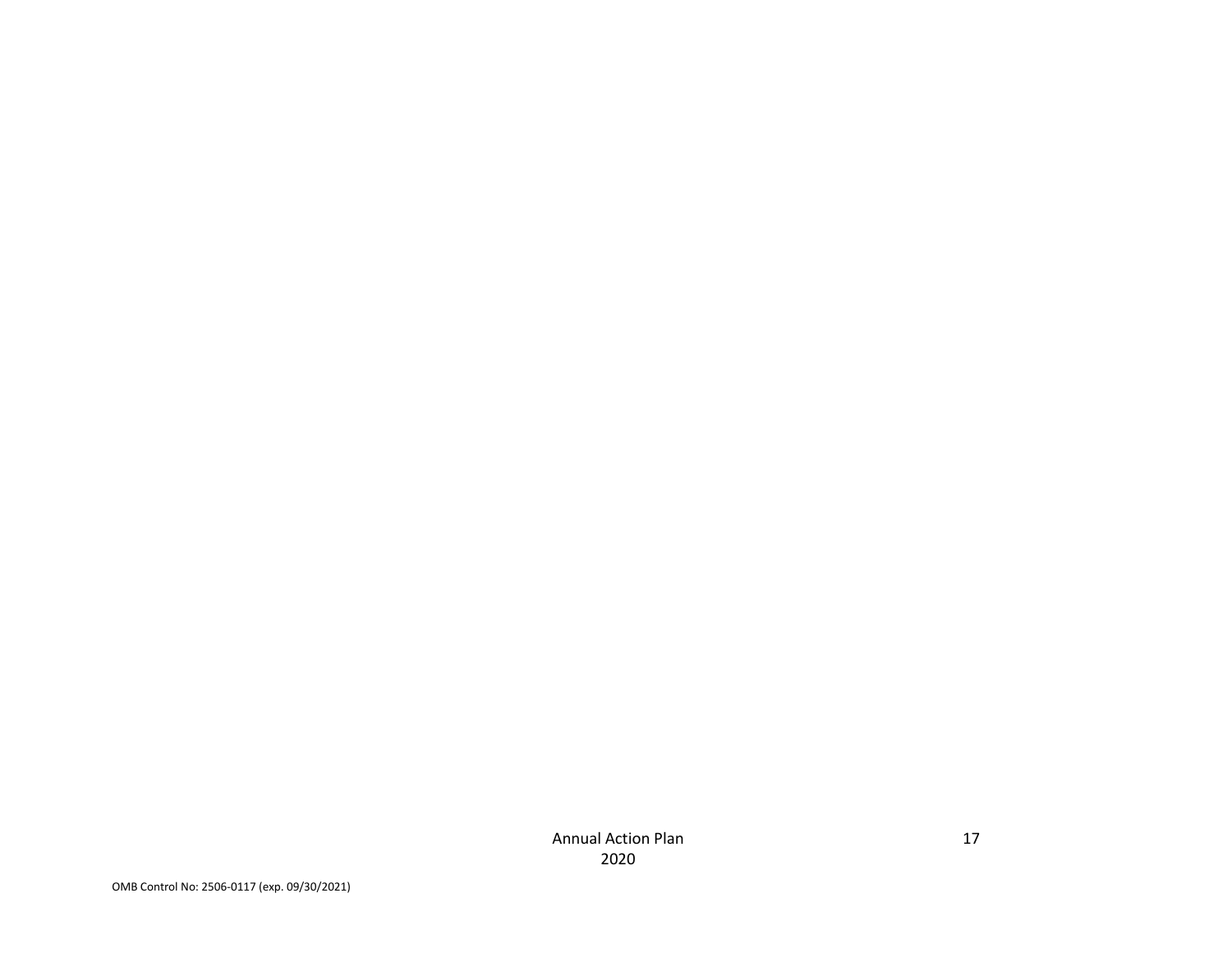## **AP-85 Other Actions - 91.420, 91.220(k) Introduction**

#### **Actions planned to address obstacles to meeting underserved needs**

The City will continue to work with non-profits and service agencies to determine where the greatest underserved needs lie. City staff will continue to serve on the Partnership to End Homelessness Strategic Planning Committee to stay informed of the changing needs of those most vulnerable populations. The City is exploring the possibility of expanding the Embedded Social Worker program to reach more individuals.

#### **Actions planned to foster and maintain affordable housing**

The City will work to reduce barriers to affordable housing by awarding CDBG funds to projects that will help develop or maintain decent and safe affordable housing for low-to-moderate income persons in our community. Adoption of Ordinance 3144, in accordance with HB 1406, created the affordable and supportive housing sales tax credit fund. It is anticipated that implementation of this fund will generate approximately \$90,000 annually for acquiring, rehabilitating, or construction of affordable housing. Funds may also be utilized for the operations and maintenance costs of new units of affordable or supportive housing, or providing rental assistance to tenants. The program will allow the sales tax credit for the afore mentioned uses for a period of 20 years.

#### **Actions planned to reduce lead-based paint hazards**

The City will pursue the Lead-based Paint Strategy as described in the Strategic Plan to evaluate and reduce the number of housing units containing lead-based paint hazards. All housing rehabilitation efforts on homes that were built before 1978 will include lead-based paint hazard evaluations and education material will be provided to the occupant. All hazards will be addressed, either through abatement or interim controls to minimize the hazards.

#### **Actions planned to reduce the number of poverty-level families**

The City provides funding to organizations that provide supportive services to homeless and at risk of homelessness families, including Case Managers that work with parents to develop goals and step-by-

Annual Action Plan

2020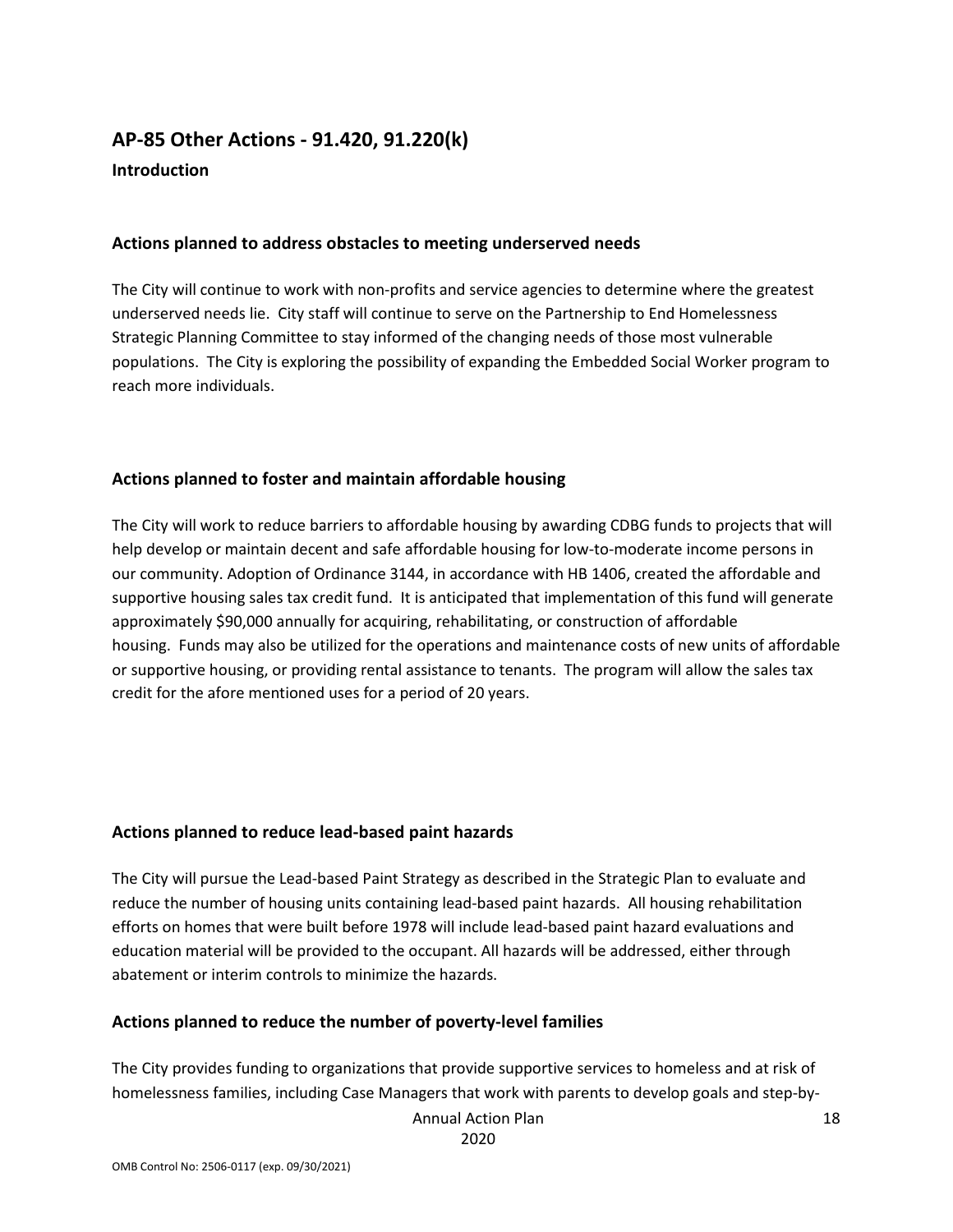step plans to move families forward, basic education, access to child support, legal remedies, quality childcare, and preparation for employment. The City will continue to fund these types of services. The City is working to establish a relationship with non-profit organizations that operate shelters, transitional housing, and housing first units who would provide transitional shelter/housing and services for homeless and those at risk of homelessness. This would include addressing the basic needs of the homeless and transitioning from shelter/treatment to permanent housing.

#### **Actions planned to develop institutional structure**

The City will continue to use its citizen participation process to solicit public comments on local priorities and objectives for CDBG funds and to receive feedback on progress made towards meeting the local strategies and objectives. The Citizen Advisory Committee (CAC) for Housing and Community Development enhances the level of guidance from the community, coordination between public and nonprofit agencies, and supports further development of the institutional structure. The City has begun use of, and will continue the use of social media, to reach a greater number of local community members. Continued participation in committees and programs aimed at addressing vulnerable populations will aide in a stronger institutional structure by increasing connections, contacts, and resources.

## **Actions planned to enhance coordination between public and private housing and social service agencies**

The City will continue to coordinate and support the efforts of local housing and service agencies. The City is actively participating in the development of the Partnership to End Homelessness' Five Year Strategic Plan, with emphasis on annual goals and attainable milestones. Members from many agencies, both public and private, coordinate on this effort.

#### **Discussion**

Many of the greatest needs in Marysville have remained consistent, or increased over the last few years. While the needs might be largely the same, strategies in which to address them are very fluid. Utilizing past experience, data analysis, and coordination with other agencies, the City plans to continue to adapt in ways to address the greatest needs in the community.

The City anticipates a growing need for public services, rental assistance, and small business stablization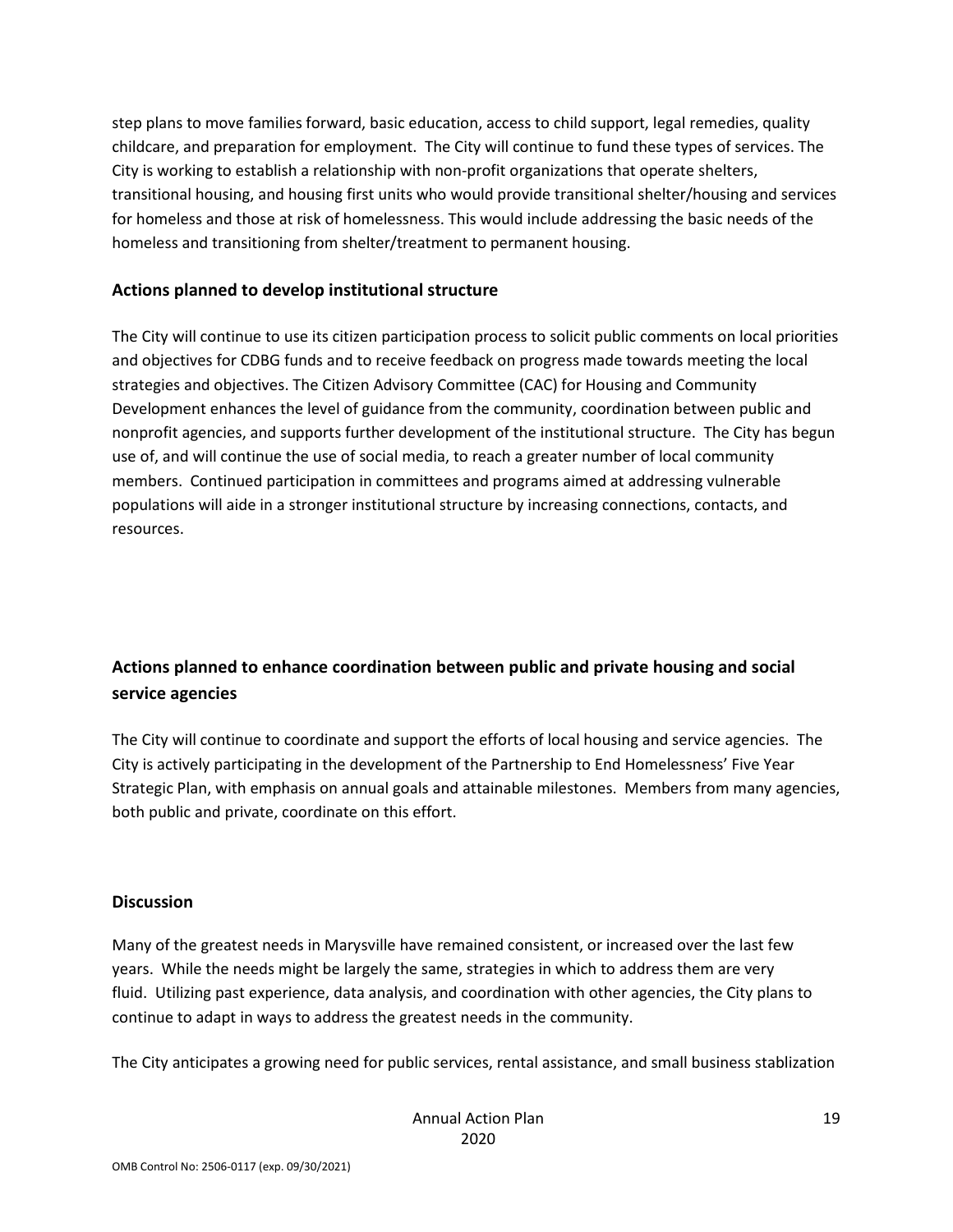in the wake of the COVID-19 pandemic.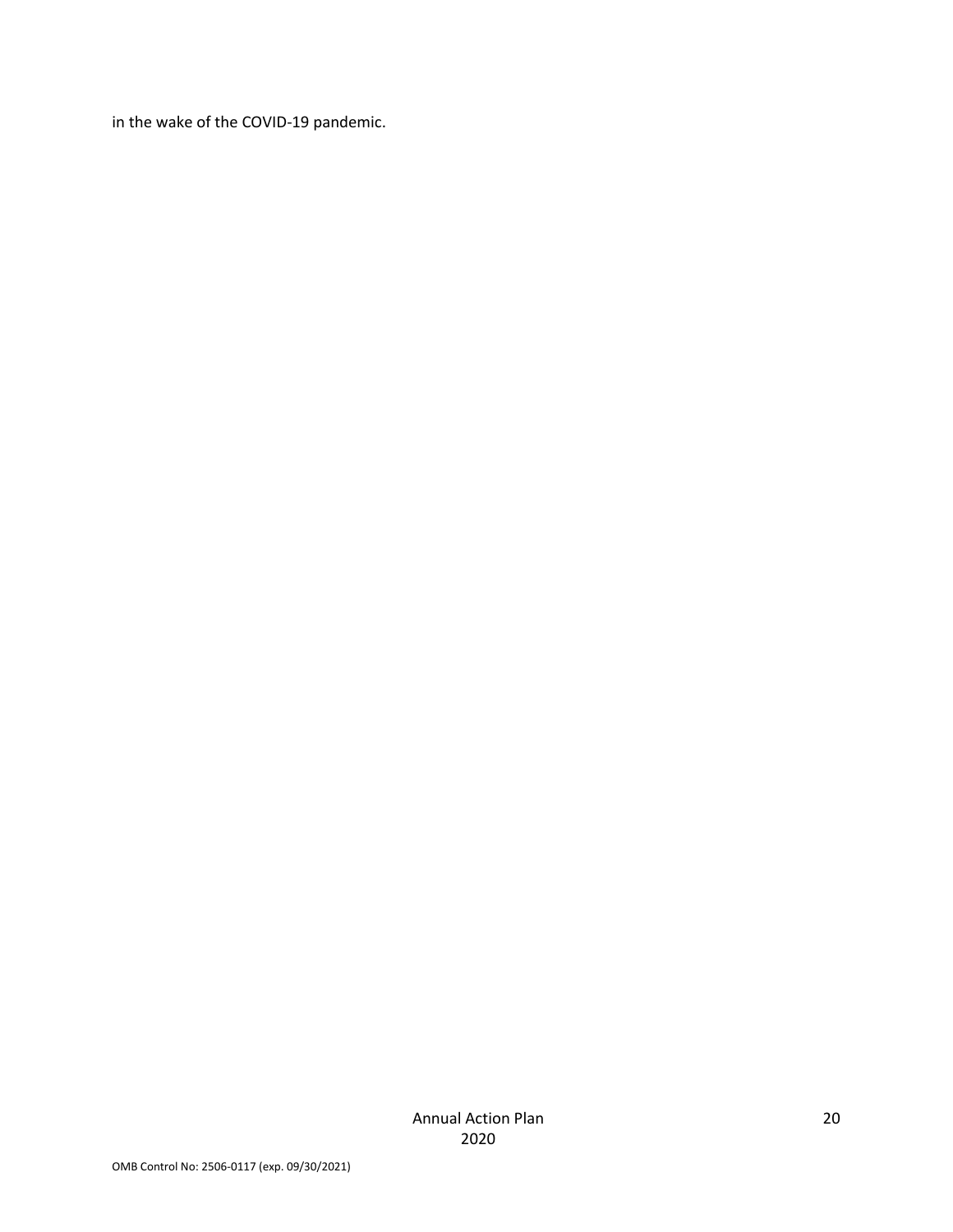# **Program Specific Requirements AP-90 Program Specific Requirements - 91.420, 91.220(l)(1,2,4)**

#### **Introduction**

The 2020 Action Plan continues many of the programs that the City has implemented in the past. Programs include; Minor Home Repair; public (human) services consisting of, Supportive Services for low- and moderate- income individuals and families, homeless, and those at risk of homelessness. In addition, two Public Service projects address food insecurities of low-and moderate-income children and low- and moderate-income seniors and adults with disabilities. These programs have proven to be very successful in the past and are serving a continually growing need in our community. These programs have been funded again for the 2020 Program Year. Public facility projects will provide improved facilities to those in predominantly low-moderate income neighborhoods.

The City does not expect to receive program income, proceeds from Section 108 loan guarantees, surplus funds from urban renewal settlement, returned grant funds, or income from float-funded activities during the term of the Con Plan. The City does not expect to fund any urgent need activities. The public facility projects funded include upgrades/improvements to a local Boys and Girls Club, and the local baseball field, both located in predominantly low-income neighborhoods. The City has no way to determine the income level of all users of these facilities, therefore, these amounts are assumed to benefit low and moderate income individuals as they are located in a predominantly low-income neighborhood .

#### **Community Development Block Grant Program (CDBG) Reference 24 CFR 91.220(l)(1)**

Projects planned with all CDBG funds expected to be available during the year are identified in the Projects Table. The following identifies program income that is available for use that is included in projects to be carried out.

| <b>Total Program Income:</b>                                                                      | 0        |
|---------------------------------------------------------------------------------------------------|----------|
| 5. The amount of income from float-funded activities                                              | $\Omega$ |
| been included in a prior statement or plan                                                        | 0        |
| 4. The amount of any grant funds returned to the line of credit for which the planned use has not |          |
| 3. The amount of surplus funds from urban renewal settlements                                     | $\Omega$ |
| address the priority needs and specific objectives identified in the grantee's strategic plan.    | $\Omega$ |
| 2. The amount of proceeds from section 108 loan guarantees that will be used during the year to   |          |
| program year and that has not yet been reprogrammed                                               | 0        |
| 1. The total amount of program income that will have been received before the start of the next   |          |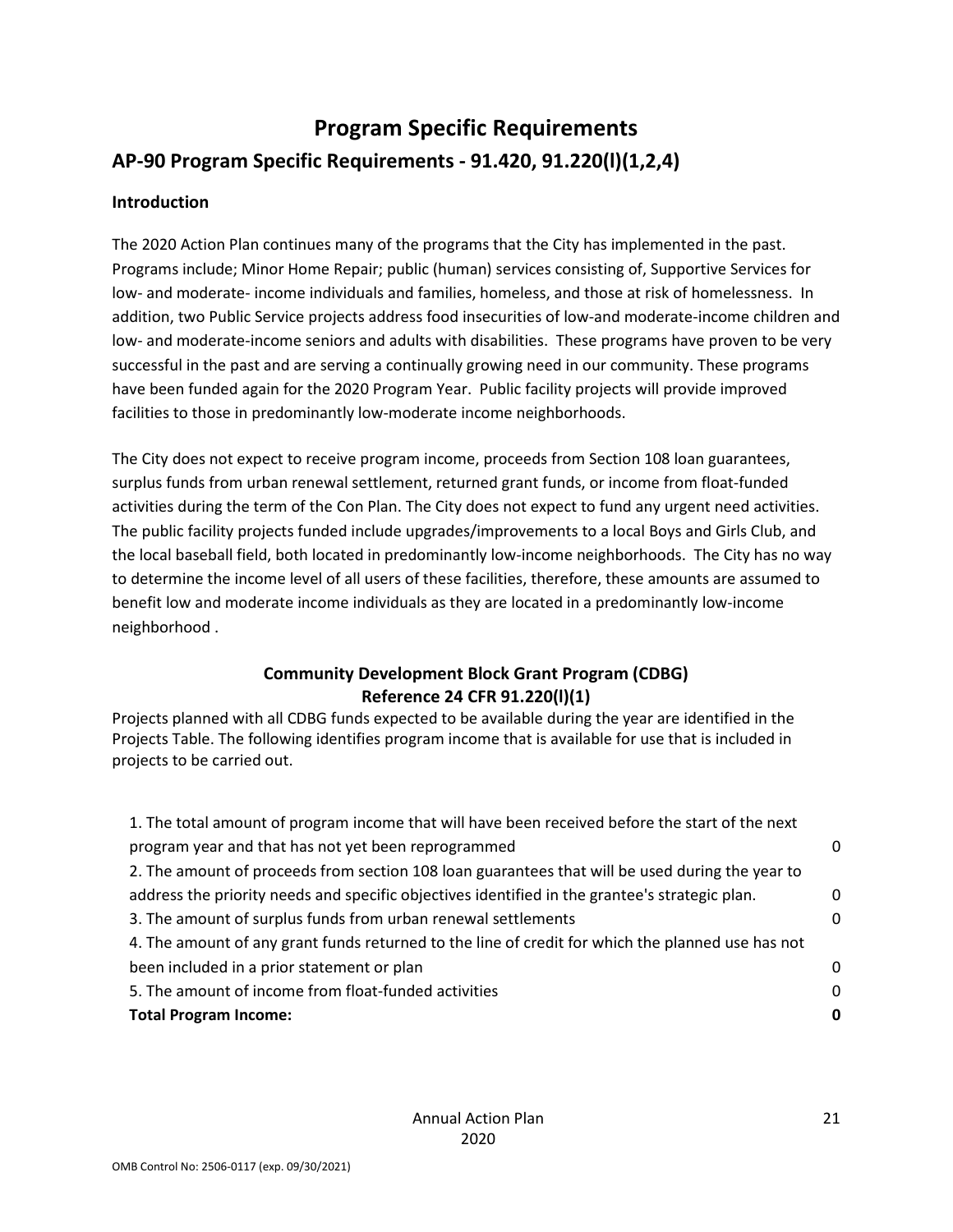#### **Other CDBG Requirements**

| 1. The amount of urgent need activities                                            | 0      |
|------------------------------------------------------------------------------------|--------|
| 2. The estimated percentage of CDBG funds that will be used for activities that    |        |
| benefit persons of low and moderate income. Overall Benefit - A consecutive period |        |
| of one, two or three years may be used to determine that a minimum overall         |        |
| benefit of 70% of CDBG funds is used to benefit persons of low and moderate        |        |
| income. Specify the years covered that include this Annual Action Plan.            | 73.69% |

#### **Discussion**

This Annual Action Plan covers PY2020, which runs from July 1, 2020 thru June 30, 2021. The estimated percentage of CDBG funds that will be used for activities that benefit persons of low and moderate income is based on the 2020 Program Year only.

All public service programs funded require that recipients qualify as low-moderate income. The Capital Projects funded are located within census tracts with a minimum of 51% low-income residents or require clients to qualify as low-moderate income.

The amount not included in the estmation above is for a project that will respond to the COVID-19 Pandemic. The funds awarded to this program will assist those negatively impacted by the closures, income loss, and unemployment resulting from the virus. Under normal circumstances, these